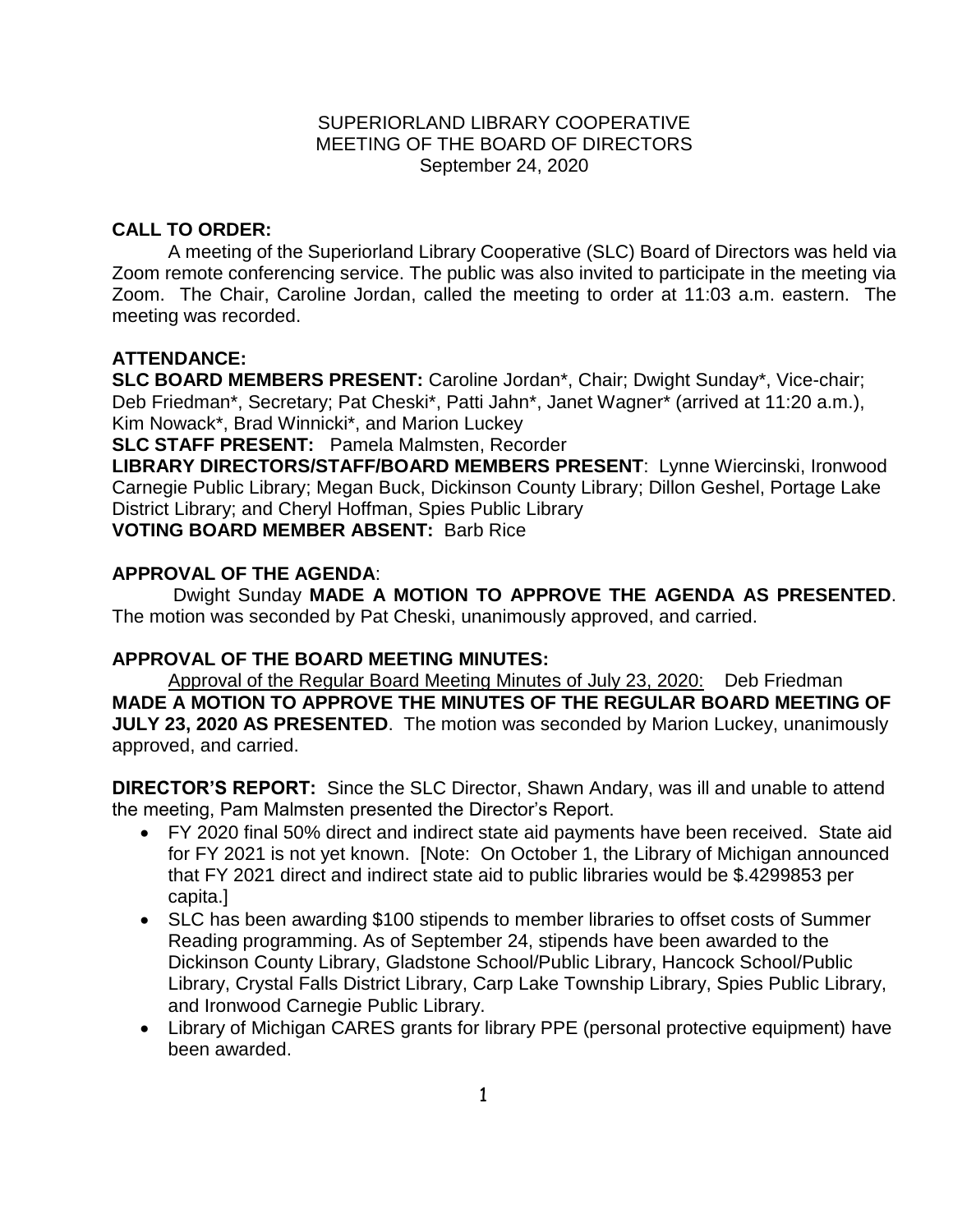- Library of Michigan Digital Inclusion grant awards have also been awarded.
- SLC co-sponsored several virtual author visits with member libraries. Author talks were presented by James McCommons, William Rapai, and John Smolens. SLC also cosponsored three Great Michigan Reads presentations.

**FINANCIAL REPORT:** Pam Malmsten presented the financial report.

# **Cash Disbursements:**

*July*: Expenses charged to the professional and contractual line item (account 3- 801) included \$750 to Compudyne for assistance with server issues, \$1,402.50 to My Web Maestro for web hosting for 13 member libraries, and \$2,300 to Swanson, Mercier, and Associates, Inc. for the SLC building appraisal. July cash disbursements include a total of \$16,950 paid to SLC member libraries for RIDES delivery subsidies for 10/1/2020 – 6/30/2021. These payments were posted as FY 2020 prepaid expenses and will be recategorized as FY 2021 expenses. The RIDES delivery subsidies for 7/1/2020 – 9/30/2020 (\$5,650) were disbursed in June.

Total July disbursements: \$65,561.39.

*August:* The \$90.68 payment to Faronics Technologies was SLC's subsidy for the Deep Freeze renewal. The remaining \$3,583.49 was rebilled to the participating libraries (account 4-959.7). The \$3,555 payment to Duquaine, Inc. (account 3-977) was for a new Mitsubishi air conditioner for the front entry; the old air conditioner stopped working and could not be repaired cost effectively.

Total August disbursements: \$60,462.82.

## **Year to Date Reports as of 08/31/2020:**

*Revenues:* FY 2020 direct state aid, indirect state aid, and subregional state aid to the Great Lakes Talking Books Advisory Outreach Center have all been received. As of 08/31/2020, year-to-date operating revenues (excluding rebilled items) totaled \$614,592.

*Expenses*: Most line items are under the 11/12 budget figures. A FY 2020 final proposed budget revision will be discussed later in the meeting. As of 08/31/2020, yearto-date operating expenses (excluding rebilled items) totaled \$528,726.

**Balance sheet as of August 31, 2020**: The balance sheet as of August 31, 2020 showed total Assets of \$876,572.83 and total Liabilities plus Fund Balances of \$876,572.83.

### Dwight Sunday **MADE A MOTION TO APPROVE JULY CASH**

**DISBURSEMENTS OF \$65,561.39, AUGUST CASH DISBURSEMENTS OF \$60,462.82, THE YEAR-TO-DATE REPORTS AS OF 08/31/2020** [with total operating revenues of \$614,592 and total operating expenses of \$528,726], **AND THE BALANCE SHEET AS OF 08/31/2020** [with total assets of \$876,572.83 and total liabilities plus fund balances of \$876,572.83].The motion was seconded by Brad Winnicki, unanimously approved, and carried.

**Approval 2019/2020 Final Budget Revision**: A proposed FY 2019/2020 budget revision was sent to the board in advance of the meeting.

REVENUES: The second 50% direct state aid, indirect state aid, and subregional Library for the Blind state aid payments were received in July. There was concern that the final FY 2020 state aid payments might be reduced due to the state budget deficit, however full funding was received. Victoria Wolf Bequest revenues were increased. (Note: this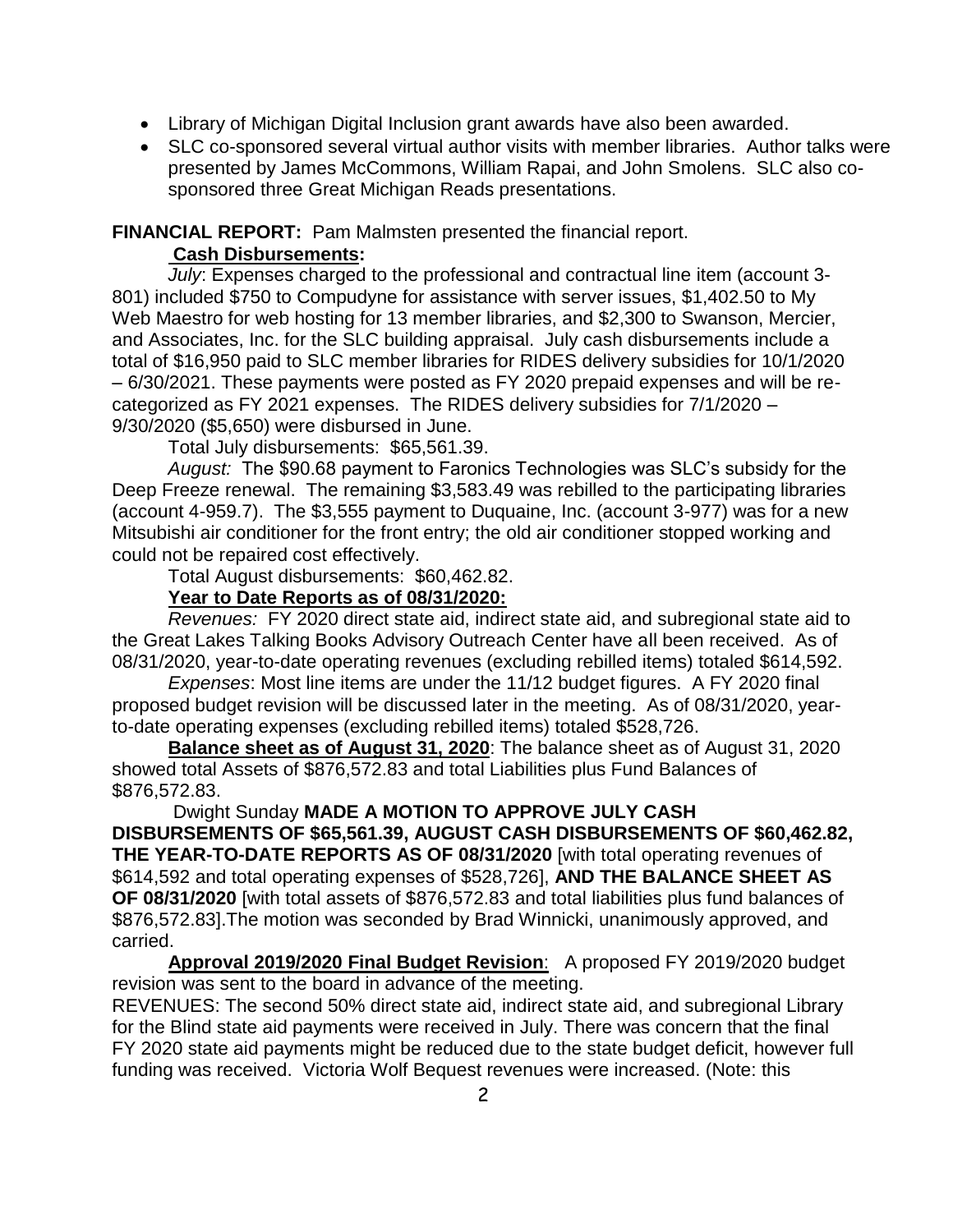revenue is offset by Victoria Wolf expenses). Rebilled revenues were adjusted to reflect anticipated actual revenues. (Note: Rebilled revenues are offset by rebilled expenses.) A \$1,000 donation to the Great Lakes Talking Books Advisory Outreach Center (GLTB) was added to revenues. UPRLC class revenues did not change. EXPENSES:

Great Lakes Talking Books: Some line items were adjusted slightly. Total expenses remained the same.

UPRLC Class: UPRLC class expenses are billed monthly to UPRLC; revenues and expenses are a wash. UPRLC class expenses were not adjusted.

General Fund: Line item changes include:

- 1. *Victoria Wolf Fund*: Victoria Wolf fund expenses and revenues were adjusted to reflect actual expenditures.
- 2. *Salaries and Payroll Expenses*: Salaries were increased slightly; former Network Administrator Jean Montgomery has been helping with some special projects.
- 3. *Computer Supplies*: Line item was increased from \$8,793 to \$12,000. SLC recently purchased two new servers.
- 4. *Professional and Contractual*: The line item "Professional and Contractual-General—Other" was reduced by \$2,000—from \$56,849.20 to \$54,849.30. The reduction was mostly because the planned partnership with technology consultant CompuDyne did not proceed. (See discussion on agenda item VIII. a. "Update on Compudyne Partnership".)
- 5. *Travel*: The "Travel-General-Other" line item was reduced from \$7,500 to \$6,500. SLC staff travel was reduced due to the Covid lockdown and library closures.
- 6. *Continuing Education/Conferences*: The line item was reduced by \$190 from \$2,855 to \$2,665.
- 7. *Printing and Publishing*: The line item was reduced by \$1,000 to \$0, since no printing expenditures are expected before 9/30/2020.

Total revenues in the original (07/23/2020) budget: \$824,616 Total revenues in the revised (09/24/2020) budget: \$847,911 Total expenses in the original (07/23/2020) budget: \$814,409 Total expenses in the revised (09/24/2020) budget: \$841,119 Net income in the 07/23/2020 budget: \$10,207

Net income in the 09/24/2020 budget: \$6,792

Deb Friedman **MADE A MOTION TO APPROVE THE FY 2019/2020 FINAL BUDGET REVISION** [with total revenues of \$847,911 and total expenses of \$841,119 **AS PRESENTED**.The motion was seconded by Marion Luckey, unanimously approved, and carried.

**Schedule of Services 2020/2021**: Pam reported that the FY 2020/2021 Schedule of Services has not yet been completed and will be presented to the Board for approval at the November 5, 2020 meeting. All services listed in the FY 2020 Schedule of Services will carry over to FY 2021 until the FY 2021 Schedule is finalized and approved. SLC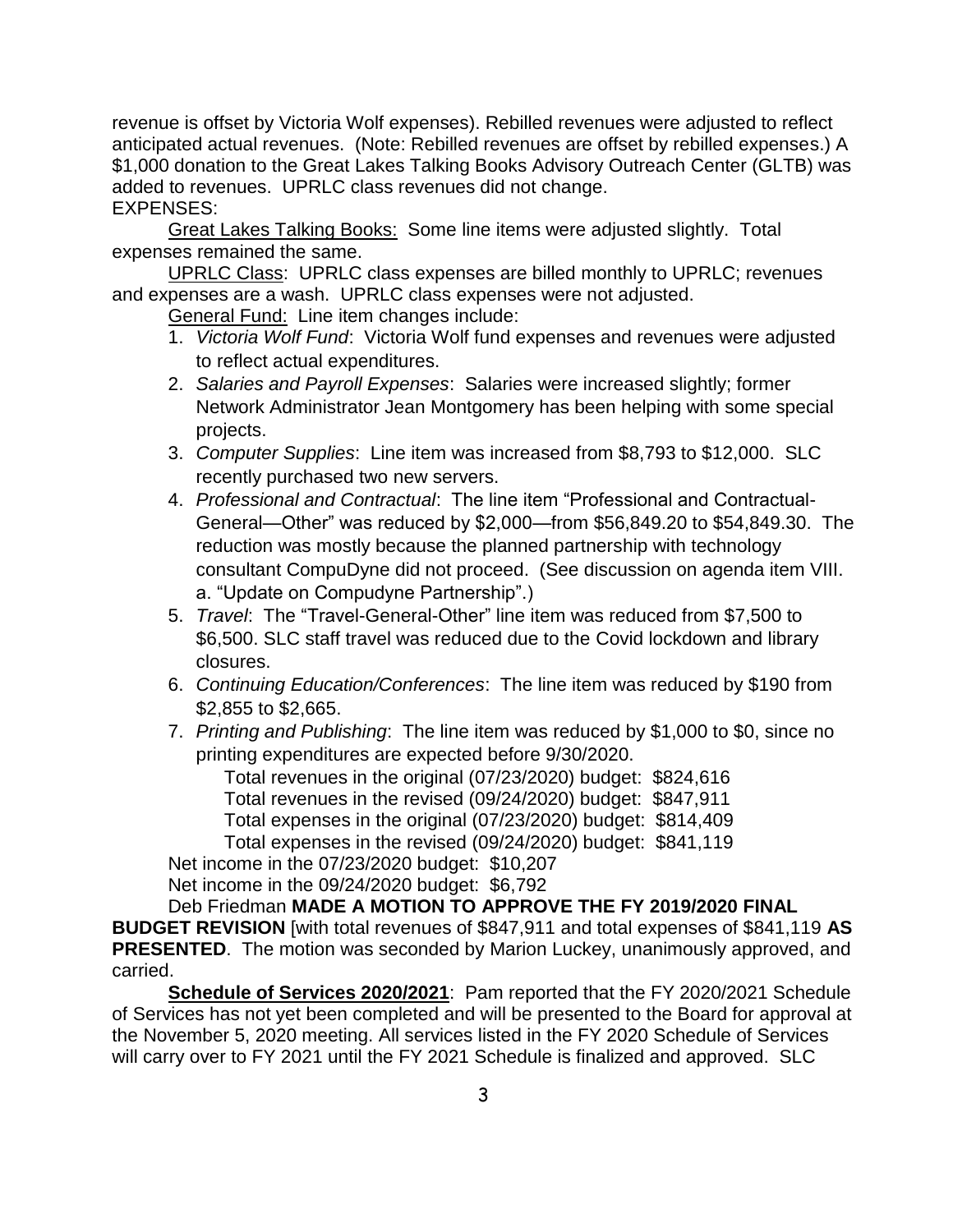staff felt that the Schedule should be completed after FY21 state aid to public libraries has been announced and the Advisory Board of Librarians Schedule of Services Committee has been able to meet.

**FY 2020/2021 Budget Adoption**: A proposed FY 2020/2021 draft budget was sent to the board in advance of the meeting. A revised FY 2021 budget will be presented at the November 5th Board meeting; by that time the state aid appropriation will be known and the Plan of Service will have been finalized.

REVENUES: FY 2021 State aid to Public Libraries is unknown at this time. A 25% cut to state aid revenue was budgeted. It is anticipated that subregional Library for the Blind funding for the Great Lakes Talking Books Advisory Outreach Center (GLTB AOC) will remain the same as it has been for the last several years: \$41,073. SLC's local contribution cannot be less than in any previous year; the FY 21 local contribution is \$9,777; FY 20 local contribution is \$9,727.

EXPENSES:

Great Lakes Talking Books: This total GLTB expense budget (\$50,850) is \$50 higher than the FY 2020 budget.

Upper Peninsula Region of Library Cooperation (UPRLC): The UPRLC budget revenues and expenditures are a wash. SLC has a management contract with UPRLC and provides services related to the UPRLC shared integrated library system. SLC invoices UPRLC monthly for staff services and a portion of office overhead costs. The amount billed to UPRLC matches the amount approved by the UPRLC ALS (Automated Library System Users) Group at its February 2020 meeting.

General Fund: Line item General Fund highlights include:

- 1. *Salaries and Benefits*: Staff salaries are frozen and SLC will withhold contributions to employees' health savings accounts. Salary and benefit costs for a Network Administrator have been added to the budget.
- 2. *Services to Member Libraries:* The only service that has been cut at this time is Niche Academy. The Niche Academy subscription is paid until April 9, 2021. SLC's contribution to the Overdrive digital book service was reduced from \$30,000 in FY 2020 to \$27,000 in FY 2021. The professional and contractual (P&C) line item includes funding for the Programming Committee (\$4,500) and the Professional Development Committee (\$1,500). The budget also includes subsidies for email hosting services (\$1,500) and web page development and hosting services (\$2,000). OCLC cataloging (\$20,511), RIDES delivery subsidies (\$24,100), and OCLC interlibrary loan services (\$1,800) are all included in the P&C line item. The Conferences and Workshops line item includes the usual subsidies to members: Beginning Workshop (\$250 per library), New/Advanced Director Workshops (\$250 per library), and workshop/conference subsidies (\$100 per library).
- 3. *Other Professional and Contractual Items:* The line item includes \$8,570 for technology vendor consulting services and \$4,800 for e-rate consulting services (EdTech Strategies).

The budget includes \$216,745 in rebilled revenues and expenditures.

Total FY 2020/2021 revenues (including rebilled revenues): \$745,656 Total FY 2020/2021 expenses (including rebilled expenses): \$785,709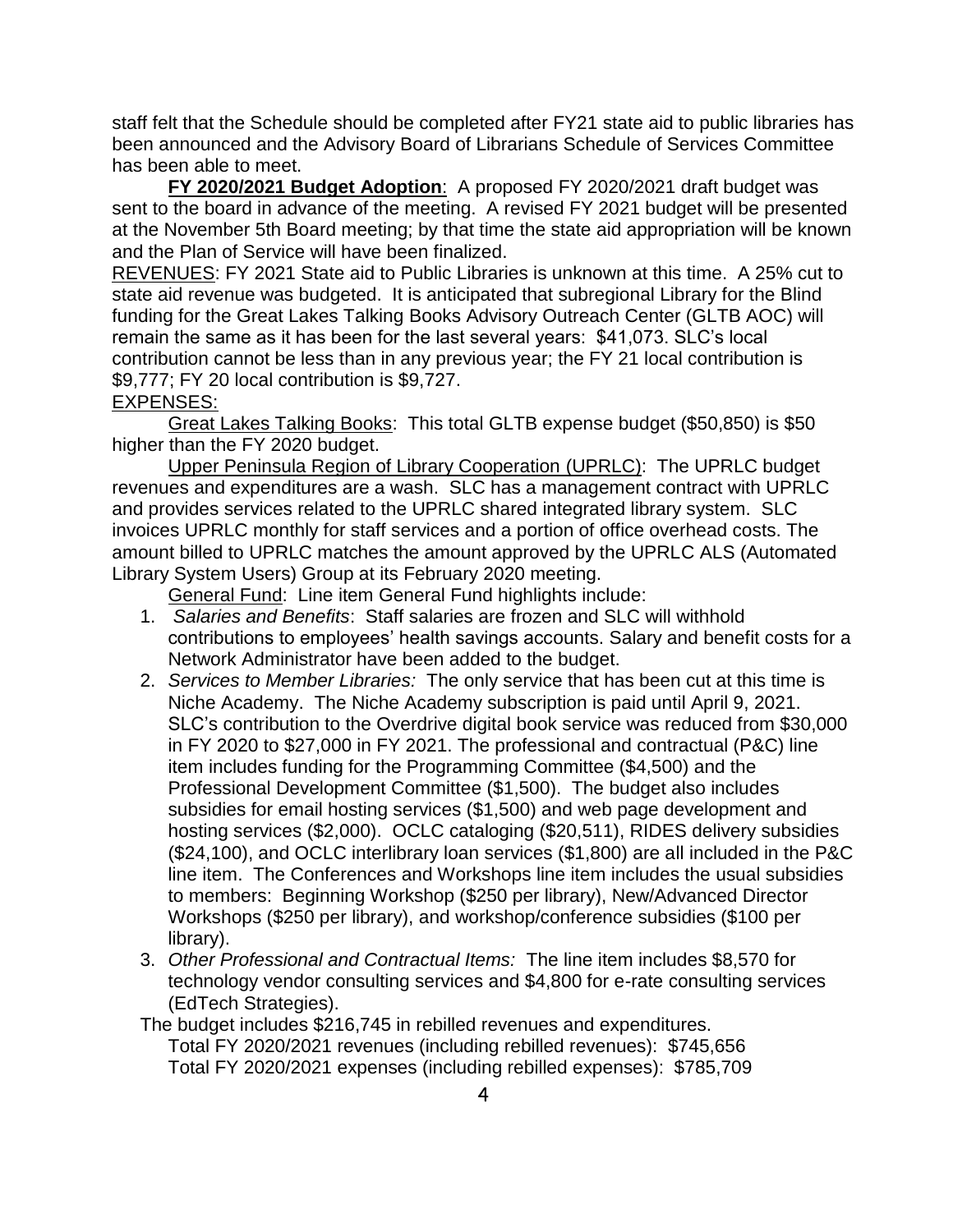Projected Budget Net Income (Deficit): (\$40,053) Proposed Transfer from the General Fund unrestricted fund balance: \$40,053 Projected Net Income (Deficit) after Fund Balance transfer: \$0

**FY 2020/2021 Fund Balance Report:** The proposed FY 2020/2021 budget projects a deficit of \$40,053 as of September 30, 2021. To approve the recommended budget, the Board also has to approve a transfer of \$40,053 from the General Fund fund balance. The Board packet includes a report showing SLC's balance sheet as of 9/18/2020 and a table showing the impact of the projected deficit on the Unrestricted General Fund (GF) fund balance as of 9/30/2021. The report also includes an excerpt from the SLC Fund Balance Policy, along with a table showing the minimum required Unrestricted GF fund balance. The table shows that the minimum required fund balance amount (based on the average of the last 3 years of state aid payments) is \$412,807. After deducting the estimated 9/30/2021 balance of the Victoria Wolf bequest, the remaining GF fund balance is projected to be \$507,123. This projected balance is \$94,316 higher than the minimum required fund balance amount.

Dwight Sunday **MADE A MOTION TO APPROVE THE FY 2020/2021 BUDGET**  [with total revenues of \$745,646 and total expenses of \$785,709] **AS PRESENTED**. The motion was seconded by Janet Wagner, unanimously approved, and carried. Pat Cheski asked why the FY 2021 Salary line item was less than the FY 2020 salary line item; Pam said she would check on it and let everyone know. [Note: Following the meeting, Pam notified the Board and library directors that the FY 2021 salaries were less because the part-time technology position was inadvertently left out of the FY 2021 budget; Pam said this was an oversight and would be corrected on the November budget revision.

**PUBLIC PARTICIPATION**: There was no public participation.

## **COMMITTEE REPORTS**:

Advisory Board of Librarians (ABL) Report: Megan Buck, the Chair of the Advisory Board of Librarians (ABL) reported. ABL met on September 18; 13 or 14 library directors attended. The group discussed changes to SLC staff and the need for technical support. ABL will continue to look at technical support options and discuss ways to make highlevel technical support financially viable for SLC and member libraries. There was also considerable discussion on the coronavirus and sharing of safety solutions and reopening strategies. Several directors indicated that, in addition to the more formal ABL meetings, they would like to get together informally (via Zoom) to chat; this format was used during the lockdown period. The next chat is scheduled for October 2<sup>nd</sup> at 10 a.m. central, 11 a.m. eastern. Megan noted that UPRLC has re-opened the "Unexpected Partnerships" mentoring program. Applications received by September 30 will be guaranteed a match; applications will be accepted after September 30, but a match cannot be guaranteed.

### **OLD BUSINESS:**

Update on Compudyne Partnership: At the last SLC Board meeting, Shawn had reported that the SLC web server and email server security and stability issues, as well as other network security issues, had been identified. The issues required high-level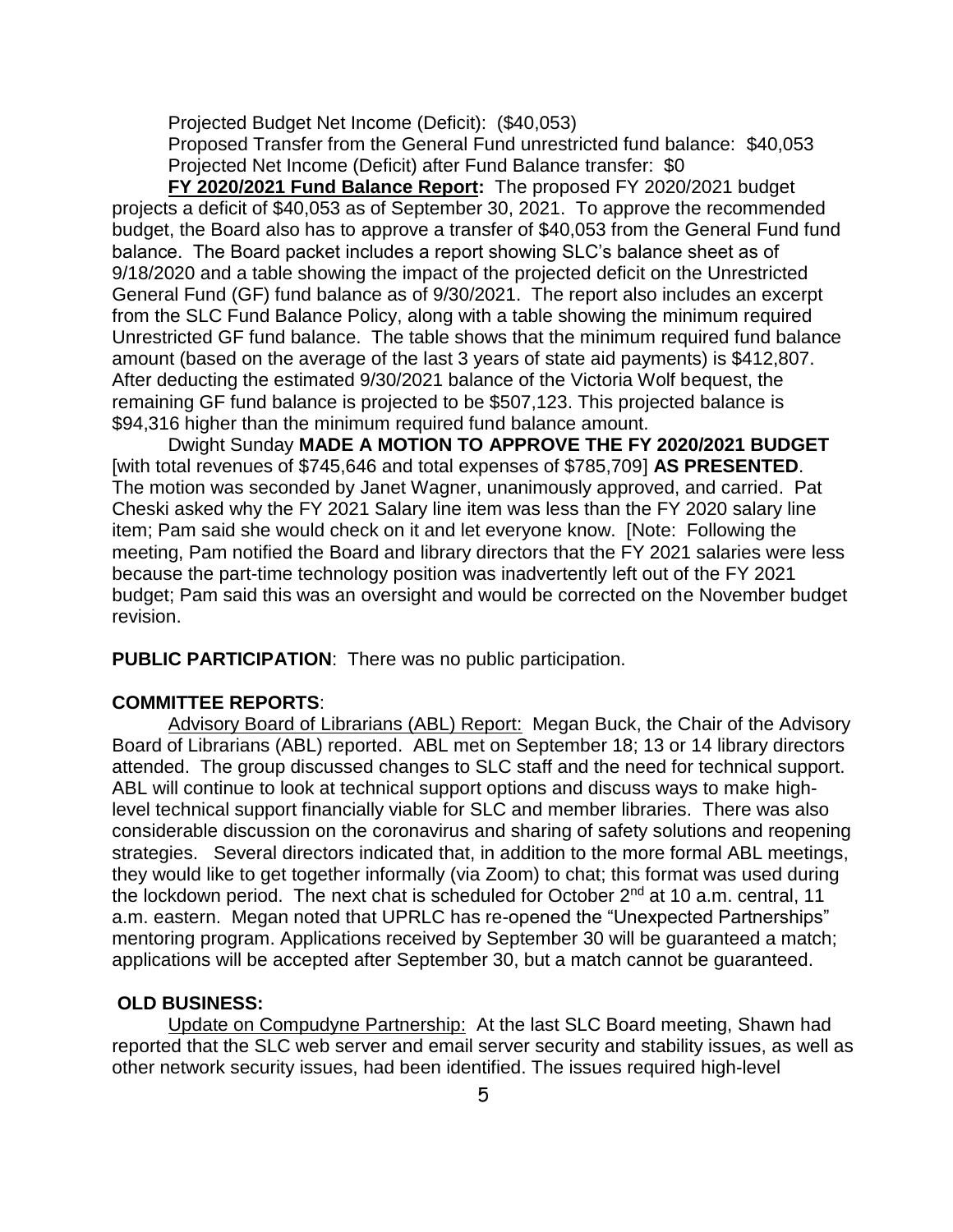technical support and Shawn asked the Board to approve an expenditure of up to \$5,000 to be set aside to work with IT vendor Compudyne. After discussion, the Board approved the expenditure as recommended by the Director. Before the Compudyne partnership could be implemented, the e-mail server crashed and technology staff became increasingly concerned with the web page server performance and security issues. After consulting with former Network Administrator Jean Montgomery, Shawn decided that the best course of action would be to purchase new e-mail and web servers in order to stabilize both services in the short term. After further discussions with Compudyne, it was determined that the company's pricing would not be financially feasible for the cooperative. Possible partnerships with other technical support vendors will continue to be explored.

#### **NEW BUSINESS:**

Adoption/Reaffirmation of E-Rate Policies (Includes CIPA Compliance)\* The 2020 SLC E-Rate Policies (including Children's Internet Protection Act Compliance) were presented to the Board for reaffirmation and approval. There were no changes to the policies over 2019. The policies are posted on the [Board Resources/Policies](http://joomla.uproc.lib.mi.us/SLC/index.php?option=com_content&view=article&id=53&Itemid=79) page of the SLC web site.

Deb Friedman **MADE A MOTION TO APPROVE AND REAFFIRM THE SLC 2020 E-RATE POLICIES.** The motion was seconded by Pat Cheski, unanimously approved, and carried.

Adoption of 80/20 Percentage Option for Employer/Employee Health Insurance Cost Share: Michigan Public Act 152 of 2011 limits the amount public employers can contribute to employee health insurance plans. The law stipulates that public employers can opt for an 80/20 plan: employers pay 80 percent of health insurance costs and employees pay the remaining 20 percent of the costs. It was recommended that the Board adopt an 80/20 health insurance cost share policy for all employees eligible to participate in the SLC group health plan.

 Brad Winnicki **MADE A MOTION TO ADOPT THE 80/20 PERCENTAGE OPTION FOR EMPLOYER/EMPLOYEE HEALTH INSURANCE COST SHARE.** The motion was seconded by Marion Luckey, unanimously approved, and carried. Approval of Financial Institutions: Approval of Financial Institutions for FY

2020/2021: Pat Cheski **MADE A MOTION TO APPROVE THE FOLLOWING FINANCIAL INSTITUTIONS FOR INVESTMENT OF FUNDS FOR FY 2020/2021: HUNTINGTON BANK, MBANK, FIRST BANK, PEOPLE'S STATE BANK, RANGE BANK, INCREDIBLE BANK, AND FLAGSTAR BANK**. The motion was seconded by Brad Winnicki, unanimously approved, and carried.

Board Membership and Election of Officers: FY 2020/2021 voting Board members will be: Pat Cheski (Spies Public Library), Deb Friedman (Crawford County Library), Patti Jahn (Ironwood Carnegie Public Library), Kim Nowack (St. Ignace Public Library), Marion Luckey (Munising School Public Library), Caroline Jordan (Peter White Public Library), Barb Rice (Dickinson County Library), Cris Roll (Superior District Library), and Janet Wagner (West Iron District Library).